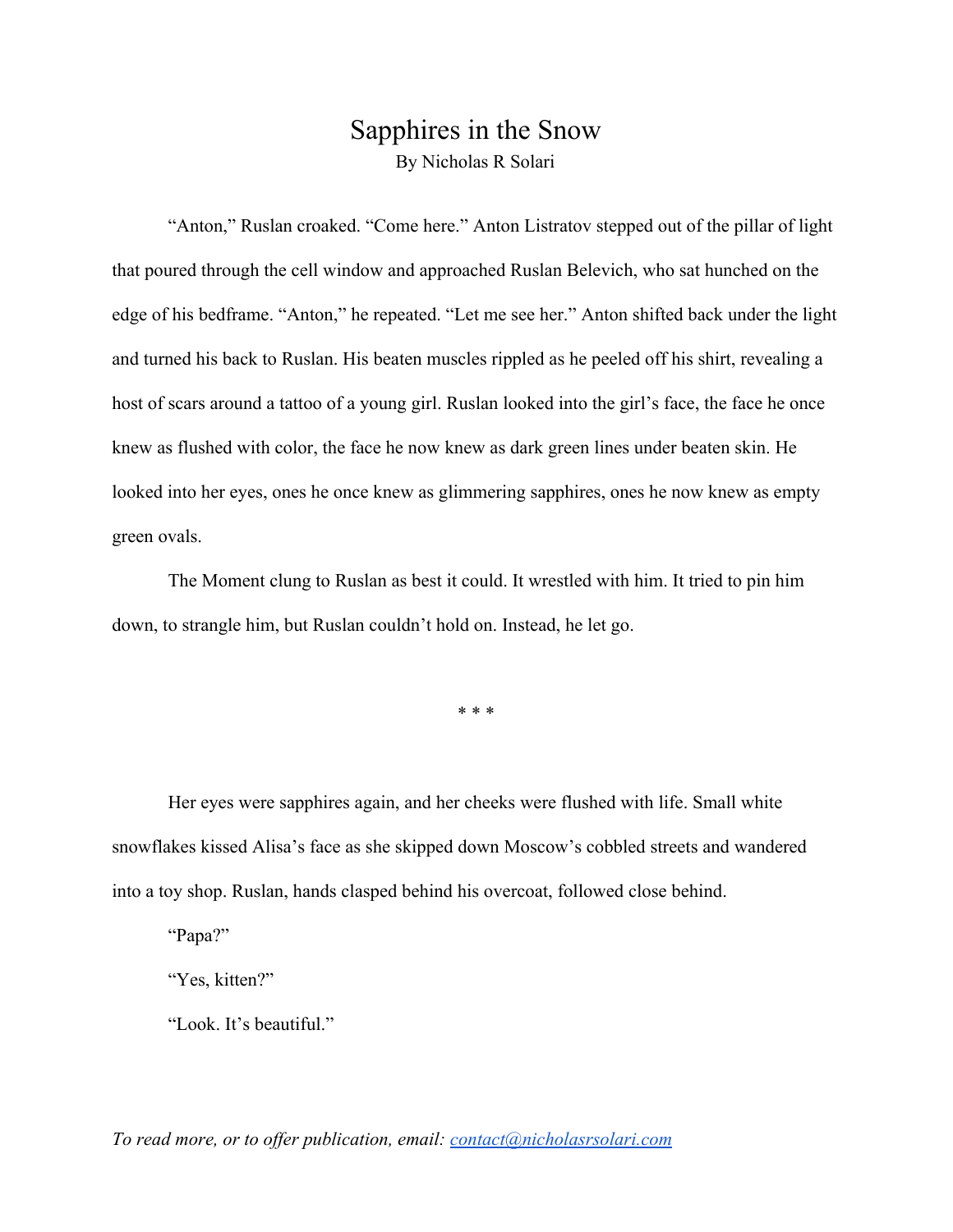Alisa pressed her hands to the square glass case which housed an intricately carved wooden pony. The toy's mane and tail were authentically crafted with horse hairs. A small tag hung around the horse's neck: *65 rubles.* Alisa's father approached the counter where the shopkeeper perched on his stool, book in hand.

"Excuse me, I would like to purchase the wooden pony." He gestured toward the display case.

"Of course. Seventy roubles."

Ruslan hesitated, confused. "The tag says 65."

"We have to get by. All of our prices are raised."

"Fine," said Ruslan, reluctantly fishing out seventy roubles and pushing it into the shopkeeper's outstretched hands. It was the principle of it. The man produced a key from behind the counter and unlocked the case, handing the toy to the overjoyed Alisa. Ruslan wrapped his arm around her, and they walked in step out of the store.

As Alisa's small hands clutched the wooden pony, its tail came loose, and a gust of wind scattered the tiny fibers into oblivion. The girl held her toy out before her, her expression both confused and surprised. Ruslan snatched it from her hands and marched angrily back into the store. He lowered the pony gently onto the shopkeeper's counter before slamming down his fist. The owner dropped his book and straightened to face Ruslan's glare.

"Look," he demanded, pointing his thick finger toward the pony's rear, "the tail fell out. Is this what I paid extra for? Give us a replacement."

The wide-eyed owner sat back on his stool. "That's the only one," he said. "There aren't any others."

*To read more, or to offer publication, email: [contact@nicholasrsolari.com](mailto:contact@nicholasrsolari.com)*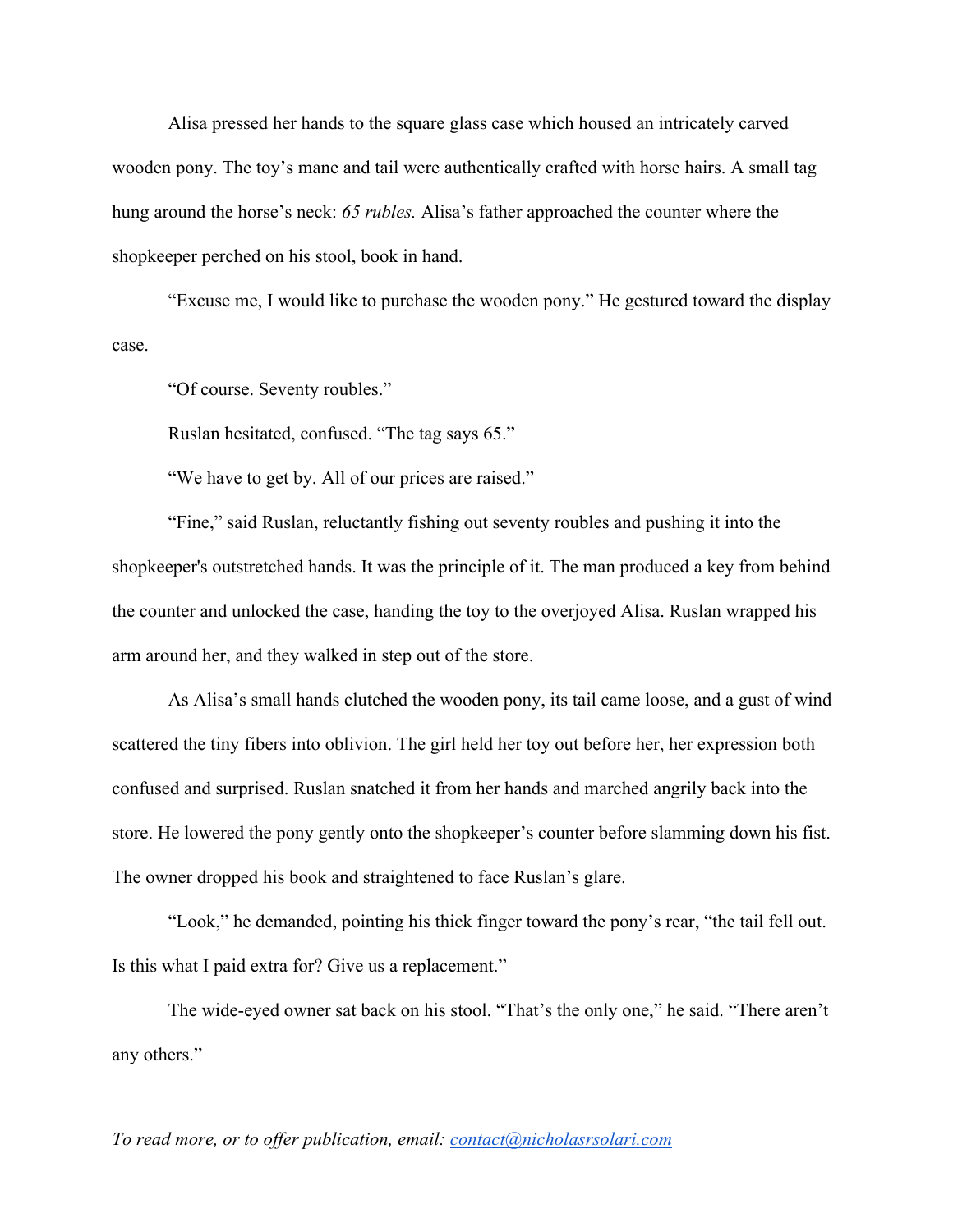Ruslan hesitated. "Then fix it."

The man furrowed his brow. "The horse hairs are expensive. It would cost another twenty roubles at least."

"Twenty!?" Ruslan was shouting. "I paid you seventy for this damn trinket! Now you expect —" Ruslan was returned from his rage by a small tugging on his overcoat. He looked down to see his familiar sapphires peering up at him.

"Papa, it's ok. I still like it." Ruslan was motionless. Then, he handed the pony back to his daughter, and he let it go.

\* \* \*

He found himself once again staring at the empty light of the cell. Anton had put his shirt on and was shivering in the cold, but he looked worriedly at Ruslan, concerned only for his former colleague.

"Thank you, Anton."

"That's not necessary."

"No, not for showing me."

"For what?" Anton looked puzzled.

"For carrying her."

Anton hung his head. "Ruslan," Anton began, "even still I am in your debt."

"You've repaid me in every way."

*To read more, or to offer publication, email: [contact@nicholasrsolari.com](mailto:contact@nicholasrsolari.com)*